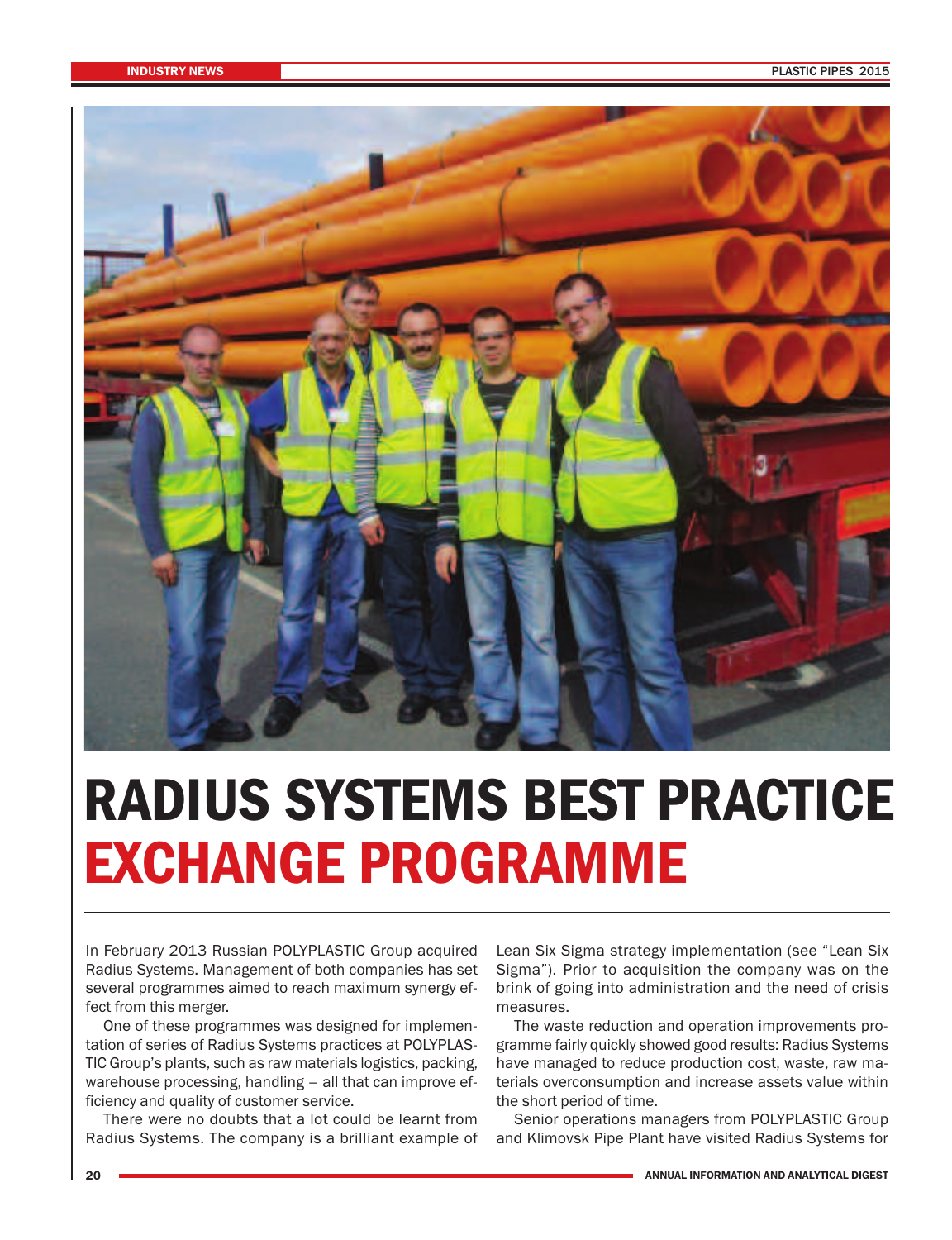Best Practice Programme. As a result of the visit the specialists have concluded that goals cannot be achieved only by administrative measures, it is very important that middle managers and operators understand set goals and targets. That is why the three weeks' visit of the group from Klimovsk Pipe Plant to Radius System was organised in August 2014. The group consisted of Shift manager and Leading operator of solid-wall pipe production, Shift leader of corrugated pipe production, Technologist of Production Department.

### **Graham Thurlow, Operations Improvement Director of Radius Systems Ltd: "Professionalism and innovativeness"**

The purpose of the visit was an exchange of best practise tools and techniques and for both POLYPLASTIC and Radius Systems employees to learn from each other, share ideas and where practical to introduce new practices and processes in their normal working environment.

The programme was delivered over a 3 week period between the dates of 11th – 28th August and consisted of some training room based presentations and discussions and factory floor "hands on" experience.

They also were given the opportunity to visit our Northern Ireland facilities, Banbridge and Lurgan.

The key topics covered in the best practise programme were:

1) To share our Operations Strategy at Radius systems with an emphasis on Quality, Cost, Delivery (QCD);

2) Provide an overview of the 7 key performance measures which are used:

– Not right first time;

- Delivery Schedule Achievement;
- People Productivity;
- Stock Turns;
- Overall Equipment Effectiveness;
- Value Added Per Person;
- Floor Space Utilisation.

3) Identify how we can improve further by effective execution of the strategy:

– Through SMART objectives: Specific, Measurable, Achievable, Realistic and Time-related;

– Measure attainment;

– Using facts to make decisions;

– Collaborate with our customers (Operational, supply chain & commercial benefits);

- Communicate effectively;
- Respond to failure and take corrective action;
- Celebrate success.

4) Material usage optimization to reduce scrap rates and increase yield;

– Right first time pass is a key measure of our effective use of resin;

– Scrap and overweight must be well controlled;

– Measurement of overweight against minimum specification;

– Radius Systems methodology, monitoring and control and escalation of issues and corrective action;

5) Approach to problem solving:

– Use of standardised tools & techniques;

– Performance linked improvement (root cause analysis, performance measures, closed loop process control).

Both POLYPLASTIC & Radius employees felt that the programme content had worked well, especially when our POLYPLASTIC guests were able to be "hands on" with the manufacturing processes. Representatives for Radius were very impressed with the skill level and knowledge of their POLYPLASTIC colleagues and commented on how they had integrated well and assisted in the day to day site operations.

The group size of 6 people seemed to work well as they could be allocated to different activities around the factory and worked with numerous people as the shift pattern rotated. Specific examples were raised on how tasks are carried out differently in Klimovsk with a number of good ideas raised on how we could reduce process set up and shut down here in Hilcote. Specific topics discussed by the group were:

– Thermal centering techniques;

– Use of Ultrasonic and Infrared hand held measurement instruments;

– Die pin heating;

– Calibrator care and cleanliness.

Our POLYPLASTIC guests commented that were taking back many examples of good ideas and ways of working which they would like to consider in their own working environment. The automation cells in our fittings manufacturing area was new technology for them, so good experience was gained here.

Other than the duration of the program where we agreed that a 2 week programme would work better in the future rather than the original 3 weeks, the consensus was that the content was relevant to their skill set and experience and they felt future groups would benefit from the programme. We discussed other ways that processes, procedures and ways of working could be shared as examples of best practise and we agreed that electronic transfer where practical would work well.

Our 6 guests were all very appreciative of the organisation which had gone into the programme and the involvement and camaraderie of all those involved at Radius Systems, likewise the team at Radius expressed that even when communication was difficult they had been able to find ways to communicate and make the process work well.

The process has involved lots of hard work and some long hours, but has proved very rewarding. We have also shared plenty of amusing times during the various social